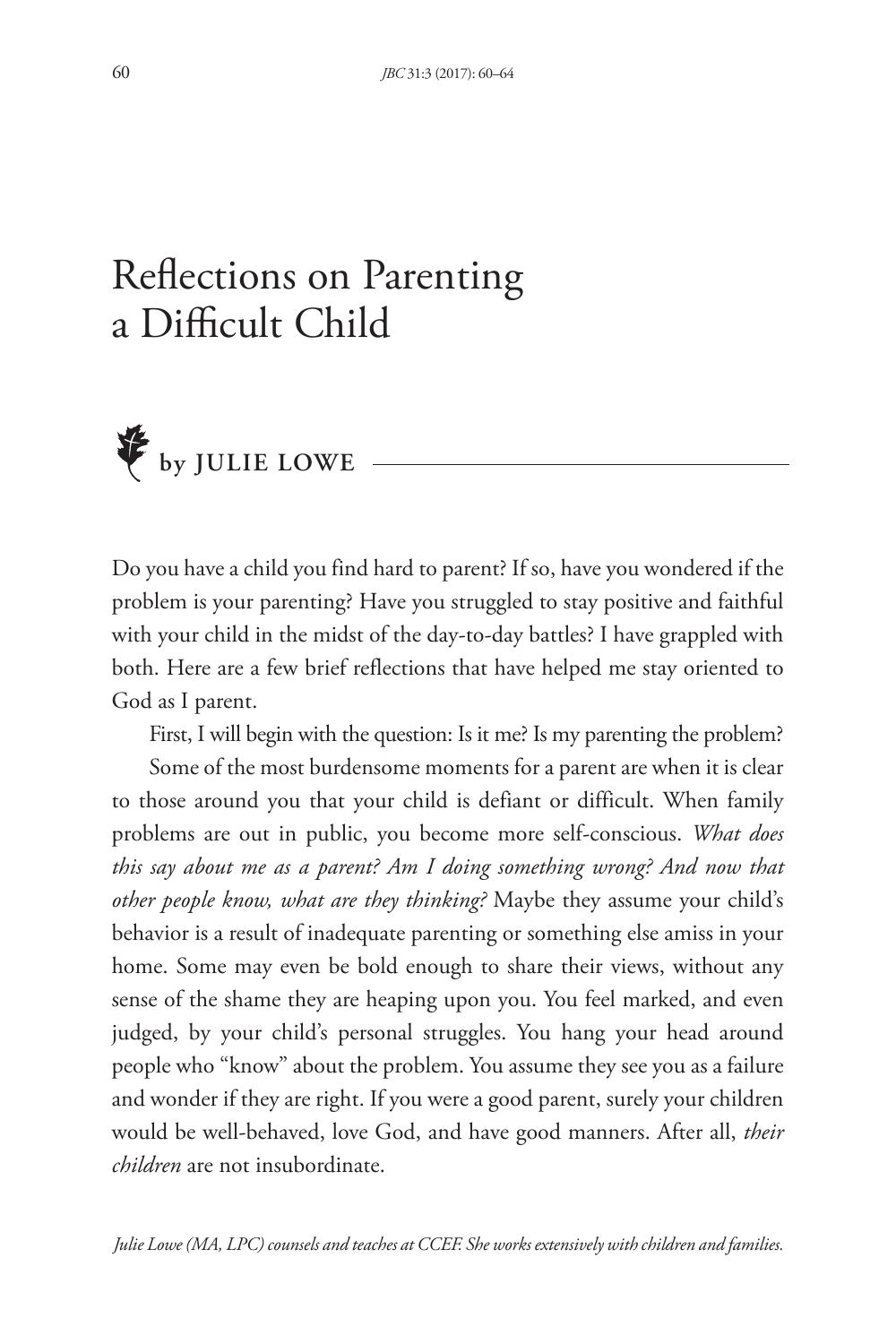If you feel defeated by your child's behavior, then you (and your critics!) have bought into the belief that good parents produce good children and bad parents produce bad children. This might seem downright biblical. If you raise a child in the way he should go, he won't depart from it, right? So it follows that if you were godly enough, wise enough, and patient enough, then your child would not be so rebellious. It seems that the right formula is:

Love + Discipline + Godly Instruction = Good Kids And because, at times, this formula *does* seem to work, you determine the problem must be in your parenting.

I've heard many parents say, "We've exhausted all options, all approaches, all forms of consequences…and nothing worked. I tried being calm. I tried consistent discipline. I tried appealing to my child's conscience and praying with and for my child. Nothing helped. Nothing changed." What these parents mean is that their efforts did not produce the desired behavior or a visible change of heart in their children. The assumption is that, once again, the formula was applied, and it proved useless.

But this is a faulty, unbiblical approach. Good kids can come out of horrific family backgrounds, and rebellious, willful kids can come out of loving, Christian homes. Children do not come to us as blank slates. They come with their own personalities, strengths, weaknesses, desires, and temptations toward particular sin. Of course, the way you parent is a significant factor. But to assume that good parenting will produce wellbehaved children incorrectly places all the responsibility for what happens and blame for your child's behavior on you.

Children are born with hearts that are wooed by their own desires and fears. They exercise volition to choose for themselves the type of person they will become. There is an active moral responder on the other end of your parenting—one who chooses whom he or she will serve. And there is no way a parent can ensure the outcome. The burden of thinking that you can might tempt you to give up or resort to poor or ungodly parenting (e.g., anger, yelling, harshness, despair, backing down, or backing away completely) because it might appear to work in the short run.

What then are you to do? Here are two recommendations.

1. *Evaluate your motivation*. Though you are not responsible for your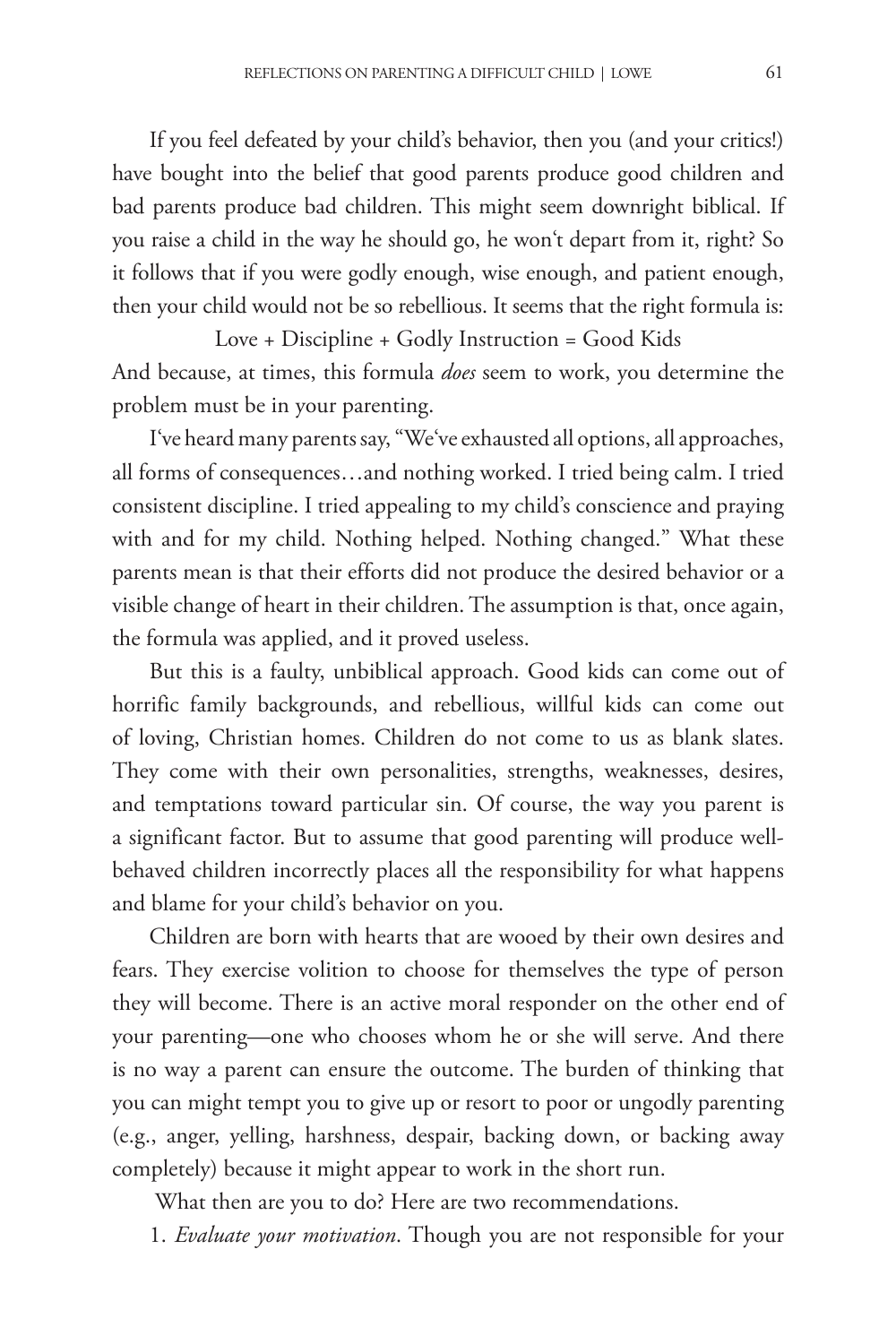child's bad choices, could it be that, without realizing it, you are adding to the problem? You can desire a good thing, yet become driven by bad motives! If you are frustrated, despairing, or angry because of the challenges you face with your child, ask yourself: What agenda is dictating my parenting? Do I care too much about my own comfort or reputation? Do I desire a well-behaved child who causes me few problems or struggles? Do I want a child who makes me look good, who is productive, smart, and kind? Am I embittered because I have invested myself in this child and see no results? If you can answer yes to any of these questions, consider confessing the desires that grip your heart. Ask God to give you the grace, fortitude, and wisdom to parent your challenging child. Ask him to show you how to respond to your child out of love and concern for his or her wellbeing, not your own.

2. *Remind yourself of what God calls you to as a parent—no more, no less*. He calls you to love your children, to model a Christ-like character and lifestyle, and to respond wisely and thoughtfully to their struggles. You are to foster a personal relationship with the living God, and, to the best of your ability, shape your child's strengths and weaknesses in his image.Though God expects you to parent with consistent love and wisdom, he does not hold you responsible for results that are driven by your child's sin or rebellion.

Stop trying to make things turn out a particular way and ask God to help you persevere in the hard work of godly parenting. Do not judge its effectiveness by your child's response. Simply wrestle with these questions:

- Is my parenting loving?
- Is it consistent?
- Is it wise?

That will be challenging enough. You will fail; you will be convicted, and will need forgiveness on these fronts alone! The rest must be left to the work of the Spirit in your child's life. You will find much freedom from judgment, less care for the opinions of others, more hope, and less despair when you commit your parenting to the Lord. Let him do the rest. Do not grow weary of doing good (Gal 6:9).

Still, the parenting challenges are likely to continue, and that leads me to the second question: How do you stay centered as you parent a child with ongoing behavior issues?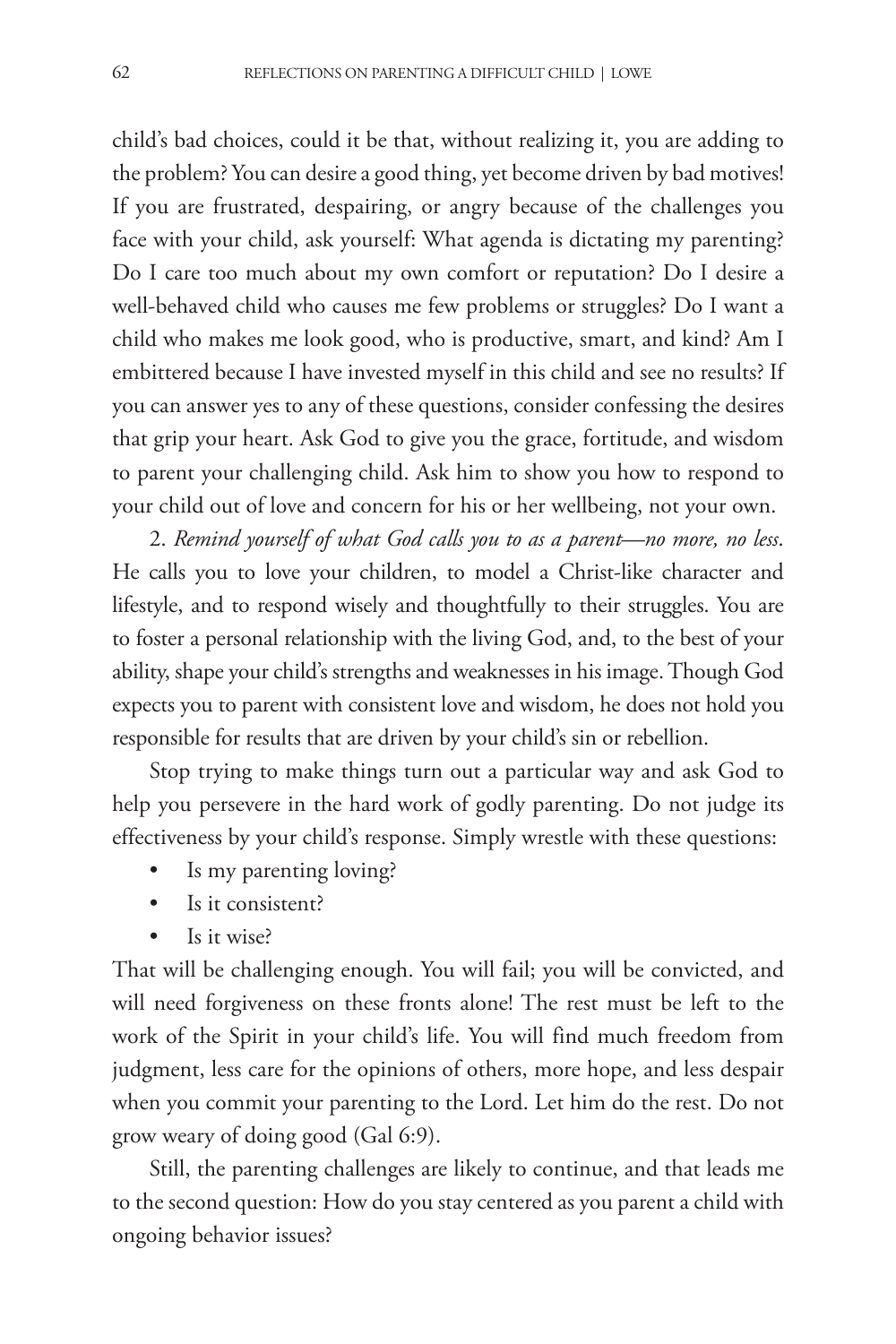One of my children often finds herself in trouble. Early on, I became acutely aware of how much we were disciplining, addressing, and correcting her. Though her behavior very much needed correction, I found it discouraging. I felt strict and unyielding when I so desired to be encouraging and nurturing.

Every night I would spend a few minutes with her before bedtime. We would often talk about how the day had been. Over time, I found myself reflecting on Lamentations 3:22–23. It became a resting point for me as I interacted with her.

The steadfast love of the Lord never ceases;

his mercies never come to an end;

they are new every morning;

great is your faithfulness.

It encouraged me to remember that God's mercies are inexhaustible and that no matter how much trouble she had gotten herself into, or how upset we were over her behavior, his faithfulness to our family would not waver. I would regularly try to end her day with this hope: "Honey, no matter what happened today, tomorrow is a new day. You are forgiven and loved. Tomorrow is a fresh start and God's mercies are new and waiting there for you."

My desire was to help her move from feeling guilt and shame to having hope in One outside of herself. I wanted to point her toward a good, loving God who avails himself to her in every circumstance. Little did I realize how the same sentences I spoke to her would be used over and over again—in my family, in my life, and in my counseling.

We all need the same hope that my daughter needs. We are so easily consumed by our circumstances and our failures. We need to be persuaded that what makes the difference is God-centeredness—a deep conviction that God is in the midst of our day-to-day living. We must learn how to trust not in the quality of our situation, but in the character of our Creator.

So here is my prayer for my daughter, for me, for my family, and for you, too.

*Lord,*

*Remind me that my failure does not swallow me. When I wake up, your mercies will be there waiting for me. My*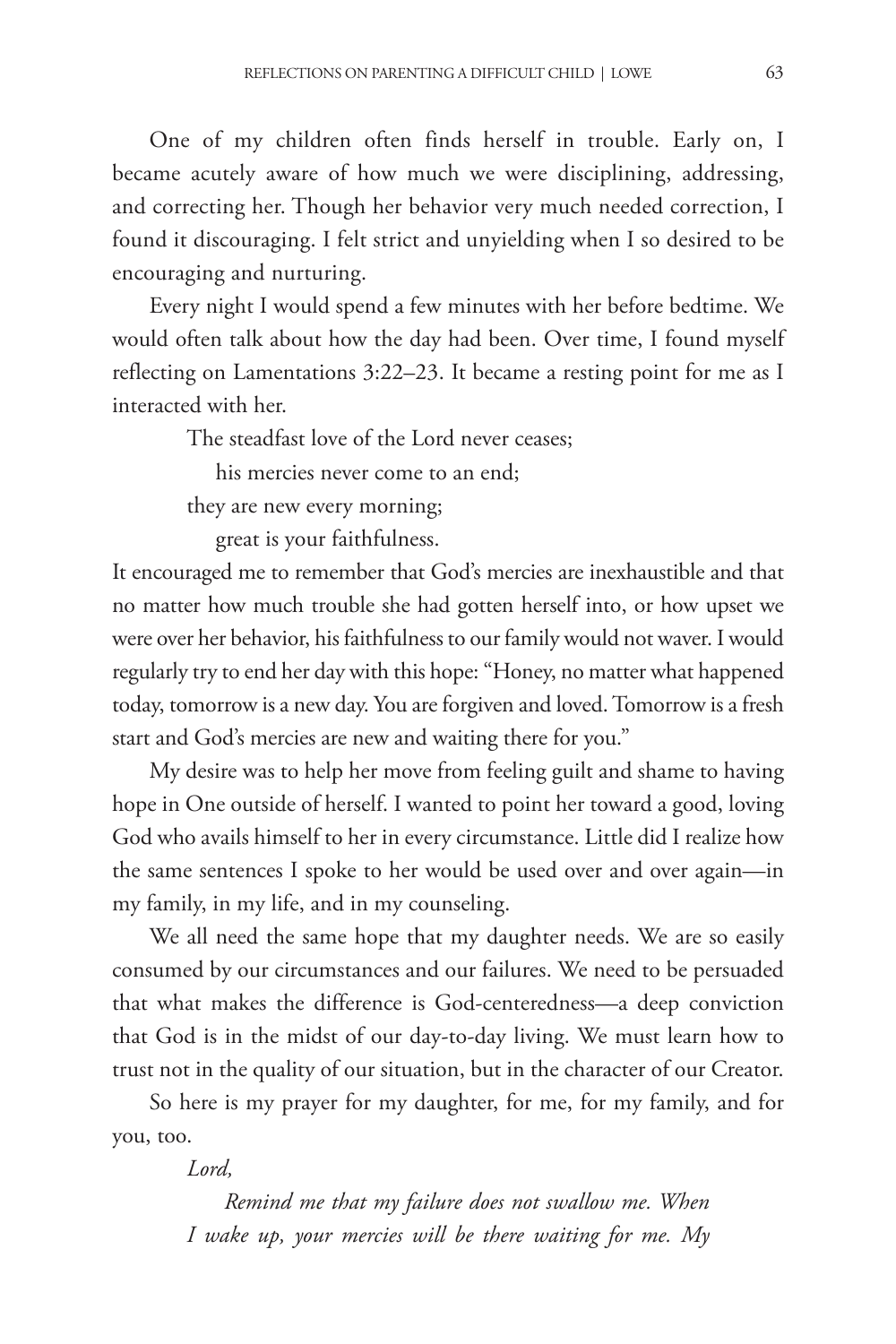*circumstances will not overtake me because tomorrow, or this afternoon, or in my next conversation, your mercies will be there—waiting. Your goodness, your grace, your faithfulness are new in every moment, in every circumstance. Help me to turn away from my laments and despair, and turn toward you in faith that your character is trustworthy. You are the God of steadfast love and great is your faithfulness to me. Amen*

If you are discouraged in your parenting, do not hang your head around others. Consider your heart, check your motives, and trust God with the results. His mercies for your child—*and for you*—are new every morning.